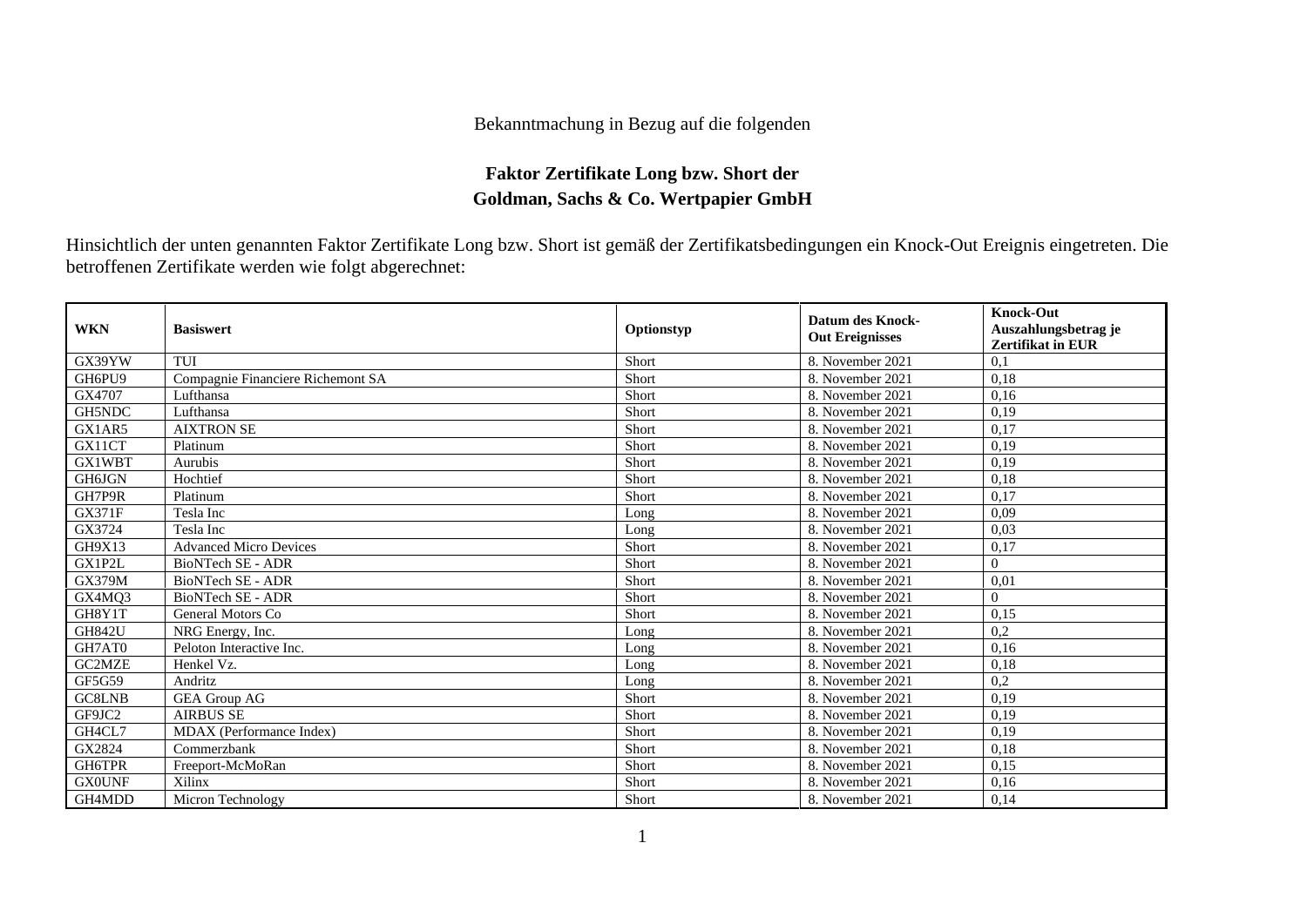| <b>WKN</b>    | <b>Basiswert</b>                                 | Optionstyp | <b>Datum des Knock-</b><br><b>Out Ereignisses</b> | <b>Knock-Out</b><br>Auszahlungsbetrag je<br><b>Zertifikat in EUR</b> |
|---------------|--------------------------------------------------|------------|---------------------------------------------------|----------------------------------------------------------------------|
| GH74FV        | Micron Technology                                | Short      | 8. November 2021                                  | 0,15                                                                 |
| GX1W9F        | Fortinet, Inc.                                   | Short      | 8. November 2021                                  | 0,16                                                                 |
| GH62TV        | Palladium                                        | Short      | 8. November 2021                                  | 0,15                                                                 |
| GH9UCE        | <b>Advanced Micro Devices</b>                    | Short      | 8. November 2021                                  | 0,18                                                                 |
| GX38SU        | <b>Advanced Micro Devices</b>                    | Short      | 8. November 2021                                  | 0,19                                                                 |
| GF5MH8        | Zimmer                                           | Long       | 8. November 2021                                  | 0,18                                                                 |
| GH8448        | The Trade Desk, Inc.                             | Short      | 8. November 2021                                  | $\overline{0.2}$                                                     |
| GX2YVU        | <b>Advanced Micro Devices</b>                    | Short      | 8. November 2021                                  | 0,15                                                                 |
| <b>GX375Y</b> | <b>Advanced Micro Devices</b>                    | Short      | 8. November 2021                                  | 0,14                                                                 |
| GX1P3P        | <b>BioNTech SE - ADR</b>                         | Short      | 8. November 2021                                  | 0,14                                                                 |
| GF7VCX        | Watts Water Technologies Inc                     | Short      | 8. November 2021                                  | 0,19                                                                 |
| GF8TZR        | Lyft, Inc.                                       | Short      | 8. November 2021                                  | 0,18                                                                 |
| GF9180        | Blackrock                                        | Short      | 8. November 2021                                  | 0,19                                                                 |
| GC67SM        | Dow Jones Industrial Average Index               | Short      | 8. November 2021                                  | 0,2                                                                  |
| GF6PE2        | <b>Edison International</b>                      | Short      | 8. November 2021                                  | 0,2                                                                  |
| GF72WP        | Ford                                             | Short      | 8. November 2021                                  | 0,2                                                                  |
| GH5EQ3        | Alphabet - Class A                               | Short      | 8. November 2021                                  | 0,2                                                                  |
| GH6JE4        | <b>BALCHEM CORPORATION</b>                       | Short      | 8. November 2021                                  | 0,2                                                                  |
| <b>GX1TFH</b> | VeriSign, Inc.                                   | Short      | 8. November 2021                                  | 0,2                                                                  |
| <b>GH6JBN</b> | <b>BALCHEM CORPORATION</b>                       | Short      | 8. November 2021                                  | 0,18                                                                 |
| GH3L5Q        | Square                                           | Long       | 8. November 2021                                  | 0,2                                                                  |
| <b>GX3EYC</b> | <b>Advanced Micro Devices</b>                    | Short      | 8. November 2021                                  | $\Omega$                                                             |
| GX3ELW        | Peloton Interactive Inc.                         | Long       | 8. November 2021                                  | $\Omega$                                                             |
| GX3EXQ        | <b>Advanced Micro Devices</b>                    | Short      | 8. November 2021                                  | $\Omega$                                                             |
| GH5R42        | Wienerberger                                     | Short      | 9. November 2021                                  | 0,2                                                                  |
| GH4QEQ        | Wienerberger                                     | Short      | 9. November 2021                                  | 0,17                                                                 |
| GX38S4        | Nordex SE                                        | Long       | 9. November 2021                                  | 0,15                                                                 |
| <b>GX2N13</b> | Nordex SE                                        | Long       | 9. November 2021                                  | 0,03                                                                 |
| GX234X        | Continental                                      | Short      | 9. November 2021                                  | 0,18                                                                 |
| GH18RQ        | Bayer                                            | Short      | 9. November 2021                                  | 0,19                                                                 |
| GH0D99        | Bayer                                            | Short      | 9. November 2021                                  | 0,15                                                                 |
| <b>GCOMZW</b> | Nordex SE                                        | Long       | 9. November 2021                                  | 0,16                                                                 |
| GF8V13        | Eckert & Ziegler Strahlen- und Medizintechnik AG | Long       | 9. November 2021                                  | 0.15                                                                 |
| GX2CK1        | Nordex SE                                        | Long       | 9. November 2021                                  | 0,08                                                                 |
| GH8Y7A        | Nordex SE                                        | Long       | 9. November 2021                                  | 0,18                                                                 |
| GX2CJH        | Eckert & Ziegler Strahlen- und Medizintechnik AG | Long       | 9. November 2021                                  | 0,16                                                                 |
| <b>GX234G</b> | Continental                                      | Short      | 9. November 2021                                  | 0,17                                                                 |
| GX2N1H        | Nordex SE                                        | Long       | 9. November 2021                                  | 0,19                                                                 |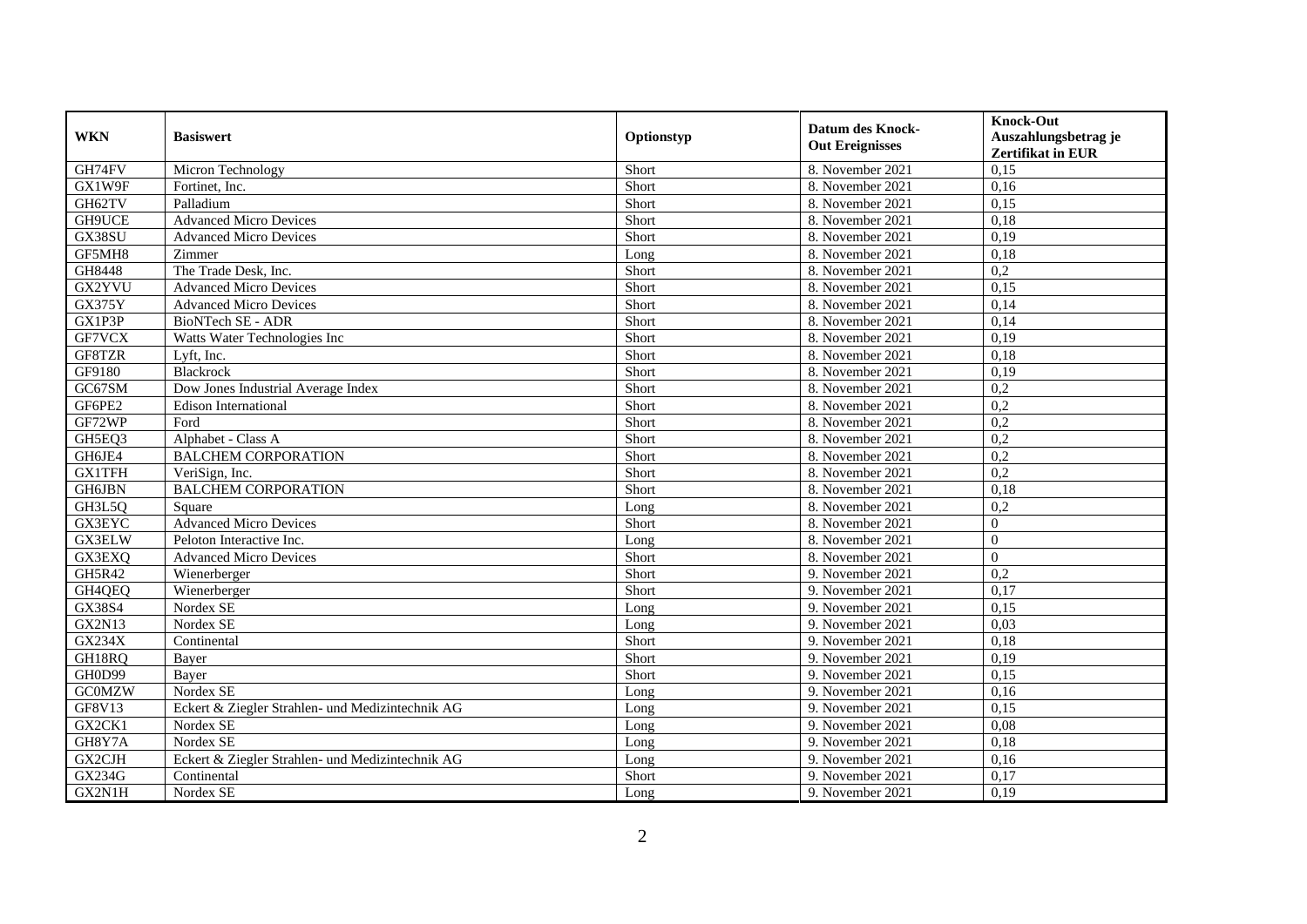| <b>WKN</b>                       | <b>Basiswert</b>                                 | Optionstyp | <b>Datum des Knock-</b><br><b>Out Ereignisses</b> | <b>Knock-Out</b><br>Auszahlungsbetrag je |
|----------------------------------|--------------------------------------------------|------------|---------------------------------------------------|------------------------------------------|
|                                  |                                                  |            |                                                   | <b>Zertifikat in EUR</b>                 |
| GH61L8                           | Hochtief                                         | Short      | 9. November 2021                                  | 0,19                                     |
| <b>GX0UNB</b>                    | Eckert & Ziegler Strahlen- und Medizintechnik AG | Long       | 9. November 2021                                  | 0,19                                     |
| GF5SV2                           | Eckert & Ziegler Strahlen- und Medizintechnik AG | Long       | 9. November 2021                                  | 0,14                                     |
| GX2EX1                           | PayPal Holdings, Inc.                            | Long       | 9. November 2021                                  | $\Omega$                                 |
| <b>GX1WCU</b>                    | PayPal Holdings, Inc.                            | Long       | 9. November 2021                                  | 0,19                                     |
| <b>GX281Y</b>                    | PayPal Holdings, Inc.                            | Long       | 9. November 2021                                  | $\Omega$                                 |
| GH86EP                           | Siemens Energy AG                                | Short      | 9. November 2021                                  | 0,15                                     |
| GH3HAX                           | General Electric                                 | Short      | 9. November 2021                                  | 0,15                                     |
| GH7K52                           | Siemens Energy AG                                | Short      | 9. November 2021                                  | 0,2                                      |
| GH <sub>2</sub> A <sub>4</sub> A | Fresenius SE & Co KGaA                           | Long       | 9. November 2021                                  | 0,14                                     |
| GH7AT7                           | Tesla Inc                                        | Long       | 9. November 2021                                  | $\Omega$                                 |
| <b>GX371U</b>                    | Nvidia                                           | Short      | 9. November 2021                                  | 0,19                                     |
| <b>GX372C</b>                    | Tesla Inc                                        | Long       | 9. November 2021                                  | $\Omega$                                 |
| GF84TP                           | Invitae Corporation                              | Long       | 9. November 2021                                  | 0,16                                     |
| GX1QQP                           | BioNTech SE - ADR                                | Short      | 9. November 2021                                  | 0,17                                     |
| GX03NF                           | BioNTech SE - ADR                                | Short      | 9. November 2021                                  | 0,18                                     |
| GH7CTS                           | Tesla Inc                                        | Long       | 9. November 2021                                  | 0,03                                     |
| GH67AY                           | Tesla Inc                                        | Long       | 9. November 2021                                  | $\Omega$                                 |
| GH61LX                           | Tesla Inc                                        | Long       | 9. November 2021                                  | $\Omega$                                 |
| <b>GH678Y</b>                    | Tesla Inc                                        | Long       | 9. November 2021                                  | $\Omega$                                 |
| <b>GX371L</b>                    | Nvidia                                           | Short      | 9. November 2021                                  | 0,14                                     |
| GF5BTZ                           | Fresenius SE & Co KGaA                           | Long       | 9. November 2021                                  | $\overline{0.2}$                         |
| GF5SH1                           | Fresenius SE & Co KGaA                           | Long       | 9. November 2021                                  | 0,19                                     |
| GF74ZU                           | Porsche                                          | Long       | 9. November 2021                                  | 0,19                                     |
| GH18RD                           | Cancom                                           | Short      | 9. November 2021                                  | 0,2                                      |
| GH2VQ2                           | Schaeffler AG                                    | Short      | 9. November 2021                                  | 0,16                                     |
| GX3FW5                           | Eckert & Ziegler Strahlen- und Medizintechnik AG | Long       | 9. November 2021                                  | $\Omega$                                 |
| GH4K7N                           | Biohaven Pharmaceutical Holding Co Ltd           | Long       | 9. November 2021                                  | $\Omega$                                 |
| <b>GH8LWB</b>                    | <b>ABIOMED</b> Inc                               | Short      | 9. November 2021                                  | 0,16                                     |
| GX29V6                           | PayPal Holdings, Inc.                            | Long       | 9. November 2021                                  | $\Omega$                                 |
| GH67BQ                           | FRESHPET, INC.                                   | Long       | 9. November 2021                                  | 0,14                                     |
| GH4K6Y                           | Amazon.com                                       | Short      | 9. November 2021                                  | 0,19                                     |
| <b>GX371T</b>                    | Tesla Inc                                        | Long       | 9. November 2021                                  | $\overline{0,2}$                         |
| GX4MUX                           | PayPal Holdings, Inc.                            | Long       | 9. November 2021                                  | $\Omega$                                 |
| GX4MVA                           | PayPal Holdings, Inc.                            | Long       | 9. November 2021                                  | 0,17                                     |
| GX4MQN                           | PayPal Holdings, Inc.                            | Long       | 9. November 2021                                  | 0,08                                     |
| GX4MRS                           | PayPal Holdings, Inc.                            | Long       | 9. November 2021                                  | 0,14                                     |
| GX1ZV9                           | FRESHPET, INC.                                   | Long       | 9. November 2021                                  | 0,15                                     |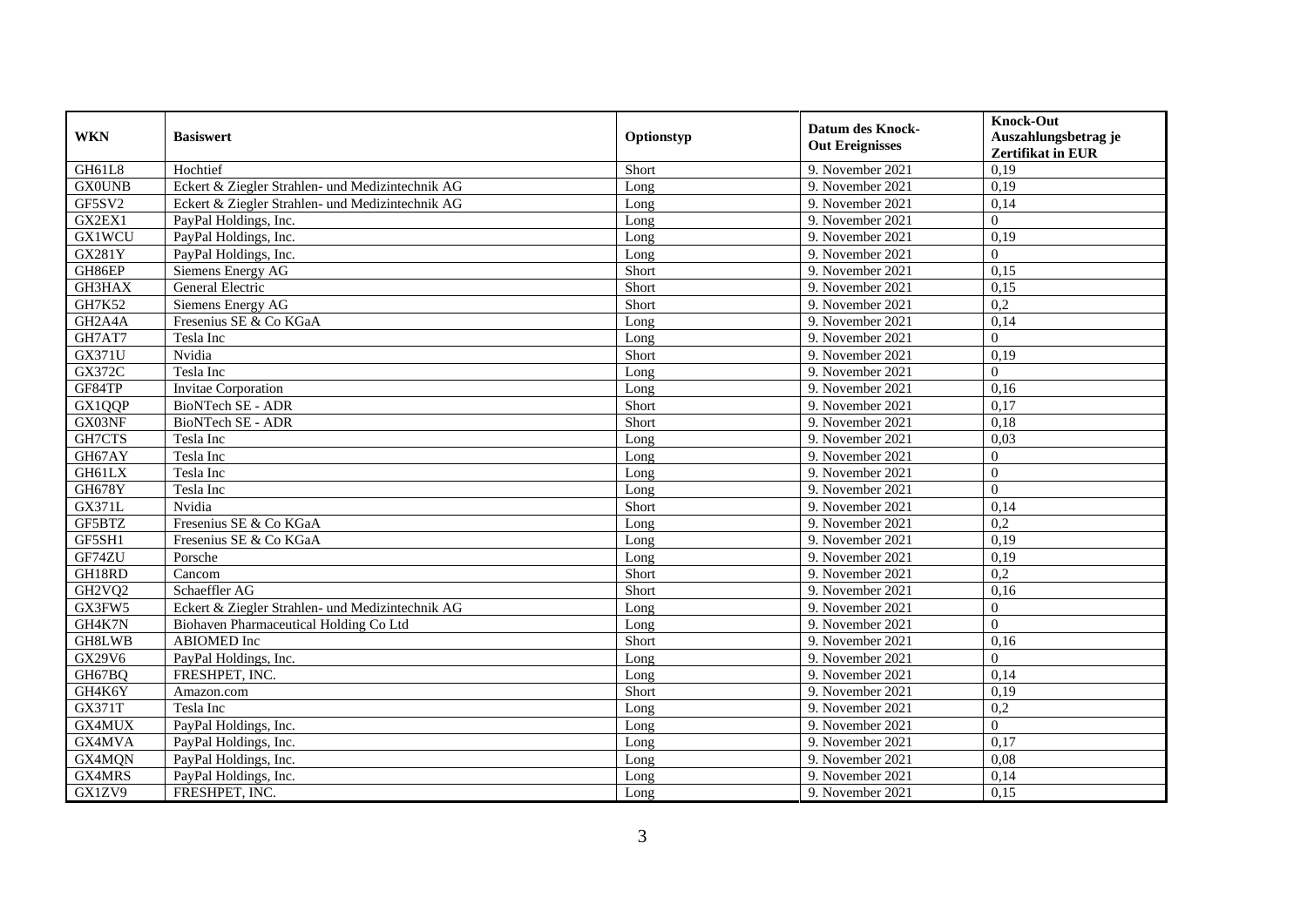| <b>WKN</b>    | <b>Basiswert</b>              | Optionstyp | <b>Datum des Knock-</b><br><b>Out Ereignisses</b> | <b>Knock-Out</b><br>Auszahlungsbetrag je<br><b>Zertifikat in EUR</b> |
|---------------|-------------------------------|------------|---------------------------------------------------|----------------------------------------------------------------------|
| GH9NUZ        | Square                        | Long       | 9. November 2021                                  | 0,14                                                                 |
| <b>GX0YWD</b> | Light, Sweet Crude Oil Future | Short      | 9. November 2021                                  | 0,16                                                                 |
| GX0YP3        | <b>ICE Brent Crude Future</b> | Short      | 9. November 2021                                  | 0,17                                                                 |
| GX1AS7        | Roblox Corporation - Class A  | Short      | 9. November 2021                                  | 0,16                                                                 |
| <b>GX0WMX</b> | Roblox Corporation - Class A  | Short      | 9. November 2021                                  | 0,17                                                                 |
| GF89Z2        | ACI WORLDWIDE, INC.           | Short      | 9. November 2021                                  | 0,15                                                                 |
| GF9JFN        | Splunk Inc.                   | Short      | 9. November 2021                                  | 0,19                                                                 |
| GF9LNP        | Chevron                       | Short      | 9. November 2021                                  | 0,19                                                                 |
| GH4QEX        | ABIOMED Inc                   | Short      | 9. November 2021                                  | 0,18                                                                 |
| GH5LQZ        | AAON, INC.                    | Short      | 9. November 2021                                  | 0,16                                                                 |
| <b>GH5ERE</b> | ABIOMED Inc                   | Short      | 9. November 2021                                  | 0,19                                                                 |
| GH3APB        | AutoZone Inc.                 | Short      | 9. November 2021                                  | 0,17                                                                 |
| GX07PB        | <b>CUREVAC NV</b>             | Long       | 9. November 2021                                  | 0,15                                                                 |
| <b>GX2EVK</b> | <b>CUREVAC NV</b>             | Long       | 9. November 2021                                  | 0,2                                                                  |
| GX3FQW        | The Trade Desk, Inc.          | Short      | 9. November 2021                                  | $\Omega$                                                             |
| GH9DHB        | <b>TAL Education Group</b>    | Long       | 10. November 2021                                 | 0,2                                                                  |
| GX2YUK        | HubSpot Inc                   | Short      | 10. November 2021                                 | 0,16                                                                 |
| <b>GX0WMG</b> | Roblox Corporation - Class A  | Short      | 10. November 2021                                 | $\overline{0}$                                                       |
| <b>GX0WNR</b> | Roblox Corporation - Class A  | Short      | 10. November 2021                                 | 0,14                                                                 |
| GF8UXV        | Q2 HOLDINGS, INC.             | Short      | 10. November 2021                                 | 0,16                                                                 |
| GH4QCD        | Okta, Inc. - Class A          | Short      | 10. November 2021                                 | 0,16                                                                 |
| GH9RV1        | Infineon                      | Short      | 10. November 2021                                 | 0.19                                                                 |
| GX02YJ        | MorphoSys AG                  | Long       | 10. November 2021                                 | 0,15                                                                 |
| GH44PM        | <b>ITV</b>                    | Short      | 10. November 2021                                 | 0,14                                                                 |
| GH91JE        | <b>SMA Solar Technology</b>   | Short      | 10. November 2021                                 | 0,18                                                                 |
| <b>GX0YPG</b> | <b>ICE EUA Futures</b>        | Short      | 10. November 2021                                 | 0,16                                                                 |
| GH8TQZ        | Silver                        | Short      | 10. November 2021                                 | 0,18                                                                 |
| GX3739        | <b>Barrick Gold</b>           | Short      | 10. November 2021                                 | 0,15                                                                 |
| <b>GX0S80</b> | <b>BioNTech SE - ADR</b>      | Short      | 10. November 2021                                 | 0,2                                                                  |
| GH4MGT        | Perrigo Company plc           | Long       | 10. November 2021                                 | $\Omega$                                                             |
| GH9DS4        | Perrigo Company plc           | Long       | 10. November 2021                                 | $\Omega$                                                             |
| <b>GH313B</b> | Perrigo Company plc           | Long       | 10. November 2021                                 | 0,19                                                                 |
| GH47L2        | Fresnillo                     | Short      | 10. November 2021                                 | 0.18                                                                 |
| GH7HCS        | <b>ICE EUA Futures</b>        | Short      | 10. November 2021                                 | 0,19                                                                 |
| GF9139        | <b>SMA Solar Technology</b>   | Short      | 10. November 2021                                 | 0,19                                                                 |
| GH3AWC        | Linde                         | Short      | 10. November 2021                                 | 0,2                                                                  |
| GX1ZS7        | <b>Siemens Energy AG</b>      | Short      | 10. November 2021                                 | 0,19                                                                 |
| GX2GVC        | Commerzbank                   | Short      | 10. November 2021                                 | 0,18                                                                 |